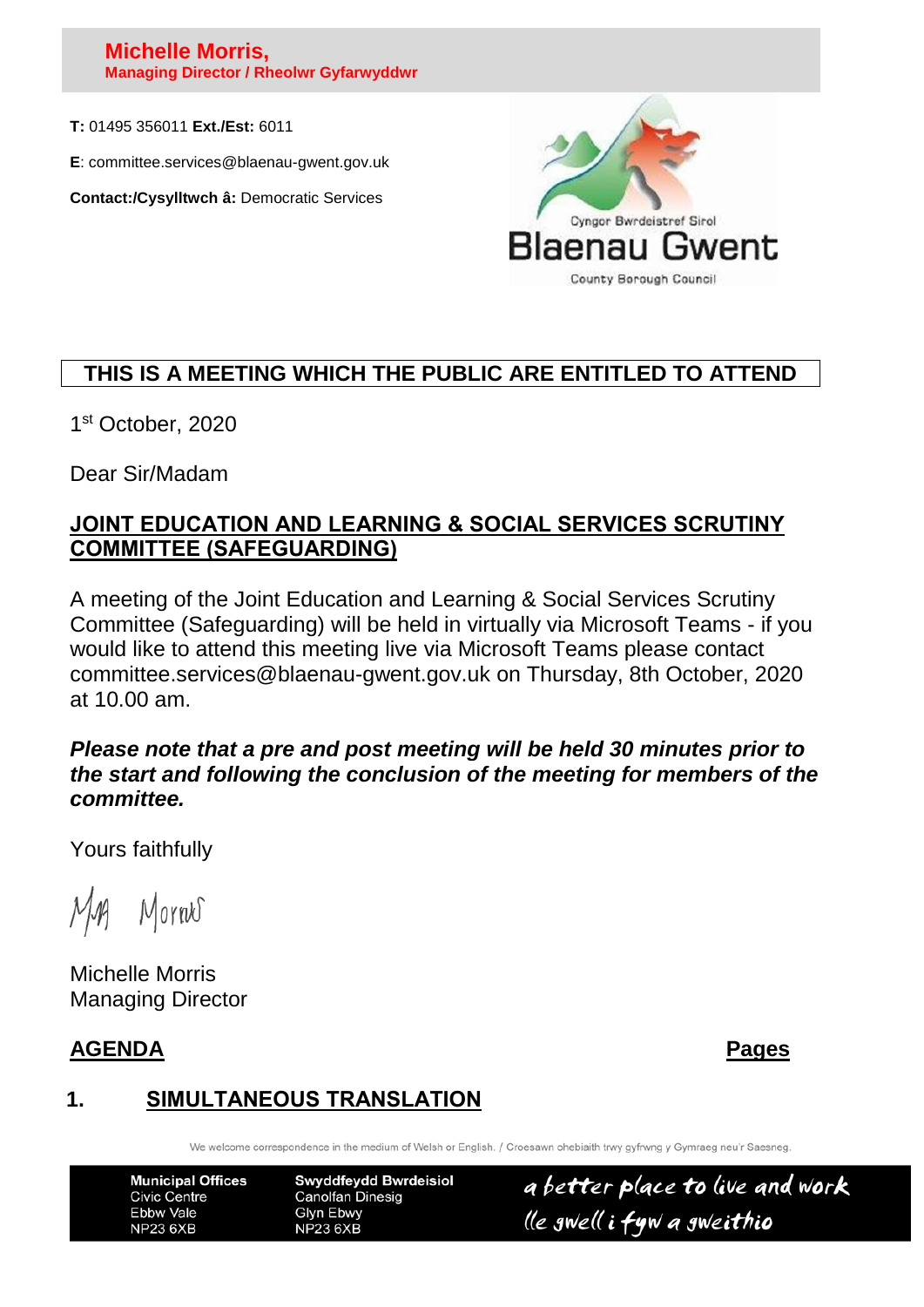You are welcome to use Welsh at the meeting, a minimum notice period of 3 working days is required should you wish to do so. A simultaneous translation will be provided if requested.

## **2. APOLOGIES**

To receive.

## **3. DECLARATIONS OF INTERESTS AND DISPENSATIONS**

To consider any declarations of interests and dispensations made.

### **4. JOINT EDUCATION & LEARNING AND SOCIAL SERVICES SCRUTINY COMMITTEE (SAFEGUARDING) MINUTES**  $5 - 12$

To receive the Minutes of the Joint Education & Learning and Social Services Scrutiny Committee (Safeguarding) held on 2nd December, 2019.

(Please note the Minutes are submitted for points of accuracy only)

# **5. ACTION SHEET - 2ND DECEMBER 2019** 13 - 14

To receive the Action Sheet.

## **6. TIME OF FUTURE MEETINGS**

To consider.

#### **7. 360 DEGREE SAFE ONLINE SAFETY POLICY FOR SCHOOLS** 15 - 100

To consider the report of the Interim Corporate Director Education.

#### **8. LOCAL GOVERNMENT EDUCATION SERVICES SAFEGUARDING POLICY** 101 - 174

To consider the report of the Interim Corporate Director Education.

### **9. SAFEGUARDING PERFORMANCE INFORMATION FOR SOCIAL SERVICES – 1ST APRIL 2019 TO 31ST MARCH 2020** 175 - 190